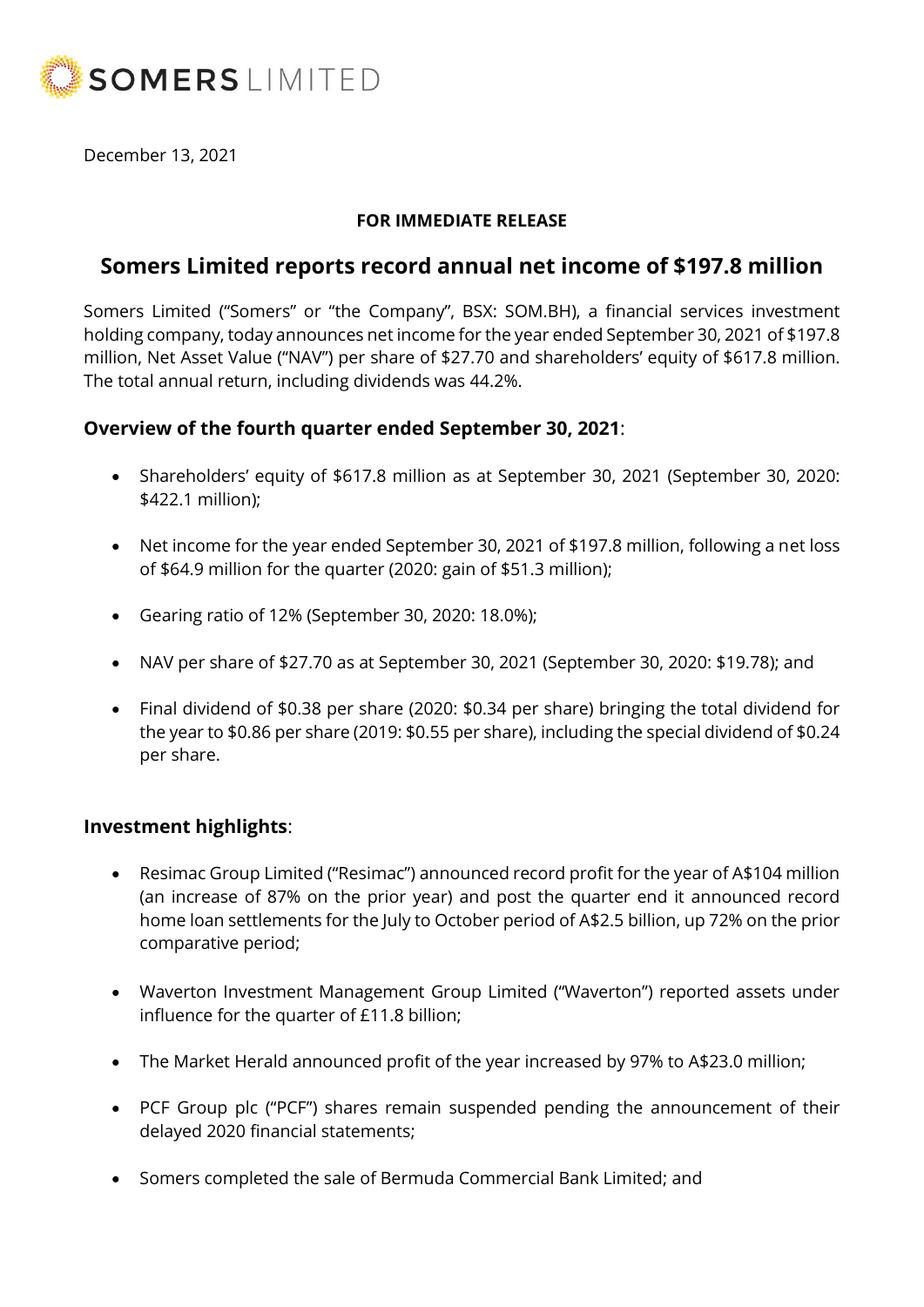

• Post the quarter end, Thorn Group Limited ("Thorn") announced the sale of its Radio Rentals business to Credit Corp Group Limited, for approximately A\$45 million, and completion is expected later in December.

Commenting on the financial results, Peter Durhager, Chairman of Somers said:

"2021 was a record year for Somers with net income of \$197.8 million and a total return for shareholders of 44%. Our investments continue to perform extremely well in what remains a difficult economic environment. During the year, our NAV increased by over 40% to \$27.70 and shareholders' funds increased to \$617.8 million. Our largest investment, Resimac, continues to report record results and this was rewarded with a 44% increase in its share price during the year. Other investments such as Waverton and The Market Herald have also produced excellent results in 2021.

As global central banks remove liquidity from the system, interest rates are expected to rise, and we continue to get Covid-19 developments such as the recent Omicron variant, we anticipate that market volatility will increase in 2022. However, our investee companies have shown over the last 20 months how their business models can adapt and indeed flourish and therefore we look forward cautiously to the next 12 months but remain cognizant of the potential for downside risk.

The Directors are pleased to recommend a 12% increase in the final dividend to \$0.38 per share bringing the total dividend for the year to \$0.86 per share including the special dividend of \$0.24 per share which was paid in September."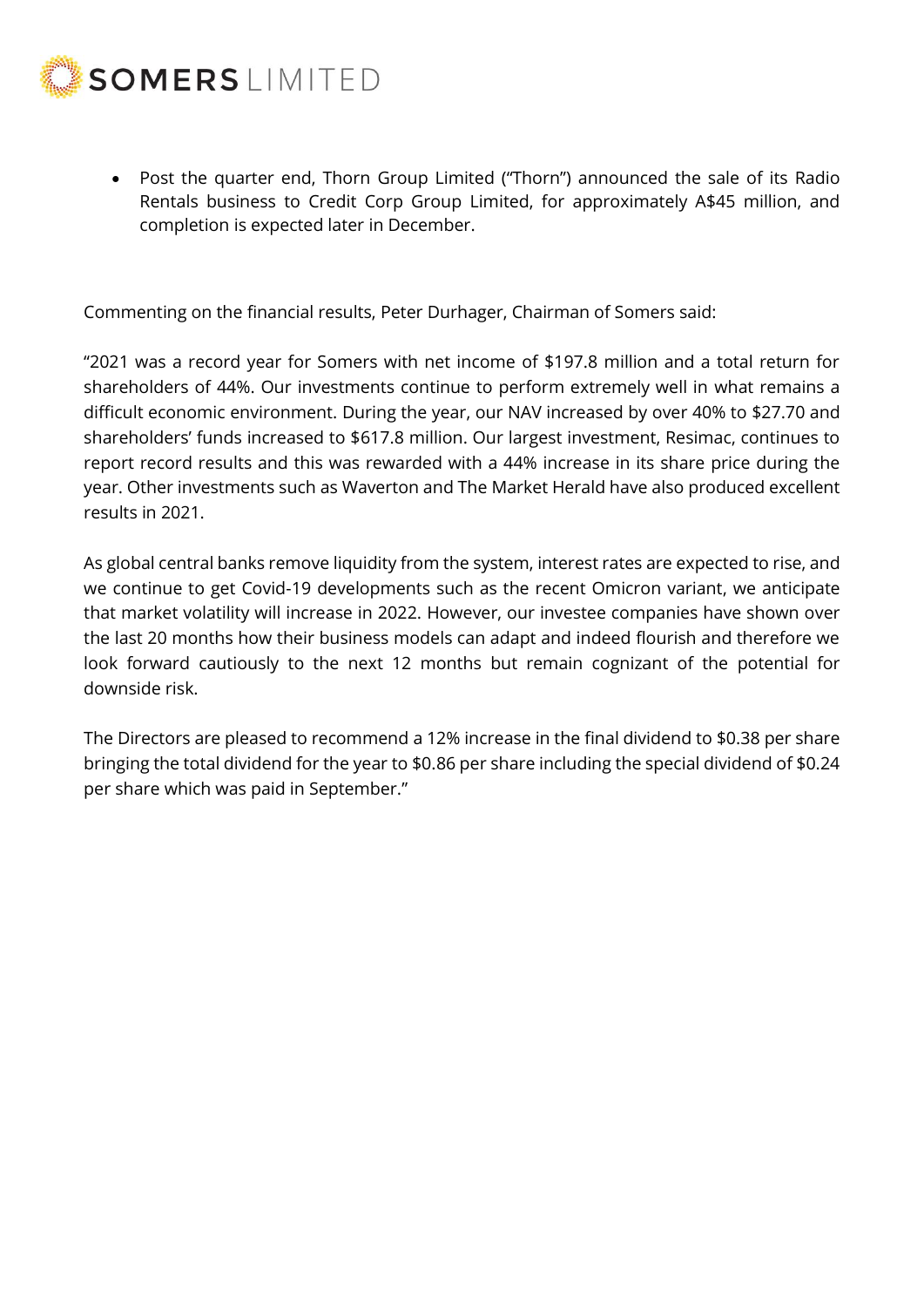

## **Summary of Somers' results for the quarter ended September 30, 2021**

#### **Introduction**

During the quarter, Somers recorded a \$59.6 million loss on its investment portfolio (2020: gain of \$46.8 million). The unrealised loss was principally due to a decrease in the value of the Company's largest investment, Resimac whose share price decreased by 16% during the quarter despite reporting record profits. Partially offsetting this were valuation increases at Waverton (improving financial results and increased AuM), The Market Herald (record financial results for the year) and West Hamilton (to reflect higher property valuations). This resulted in a net loss in the quarter of \$64.9 million (2020: gain of \$51.3 million) and the loss per share was \$3.29 (2020: earnings per share of \$2.41).

Net foreign exchange losses were \$13.7 million for the quarter (2020: gains of \$10.0 million). As at September 30, 2021 96.0% of Somers' investment portfolio was exposed to foreign currencies, primarily Sterling and the Australian Dollar. Over the course of the quarter, the Australian Dollar decreased in value versus the US Dollar by 3.8% while Sterling decreased by 2.5%. These exchange losses were primarily unrealised.

Somers' total assets decreased over the quarter to \$715.4 million (September 30, 2020: \$508.6 million) due to the valuation decreases and currency movements outlined above. The investment portfolio was \$660.7 million as at September 30, 2021 (September 30, 2020: \$500.9 million) with equity investments (\$652.0 million) accounting for 98.7% of this total. The remaining portfolio investments consisted of other financial investments. Total assets included a loan of \$52.8 million to Provident Holdings relating to the sale of BCB. Within investments, Resimac at \$376.3 million, Waverton at \$117.2 million, and PCF at \$37.5 million together represent 80.4% of total investments. Somers' net asset value per share ended the quarter at \$27.70 (September 30, 2020: \$19.78).

#### **Borrowings**

Total borrowings were \$77.1 million at September 30, 2021 (September 30, 2020: \$76.0 million).

#### **Shareholders' Equity**

Shareholders' equity was \$617.8 million as at September 30, 2021 (September 30, 2020: \$422.1 million). Somers bought back 56,138 shares at an average price of \$22.86 per share during the September quarter and the number of shares in issue as at September 30, 2021 was 22,303,926.